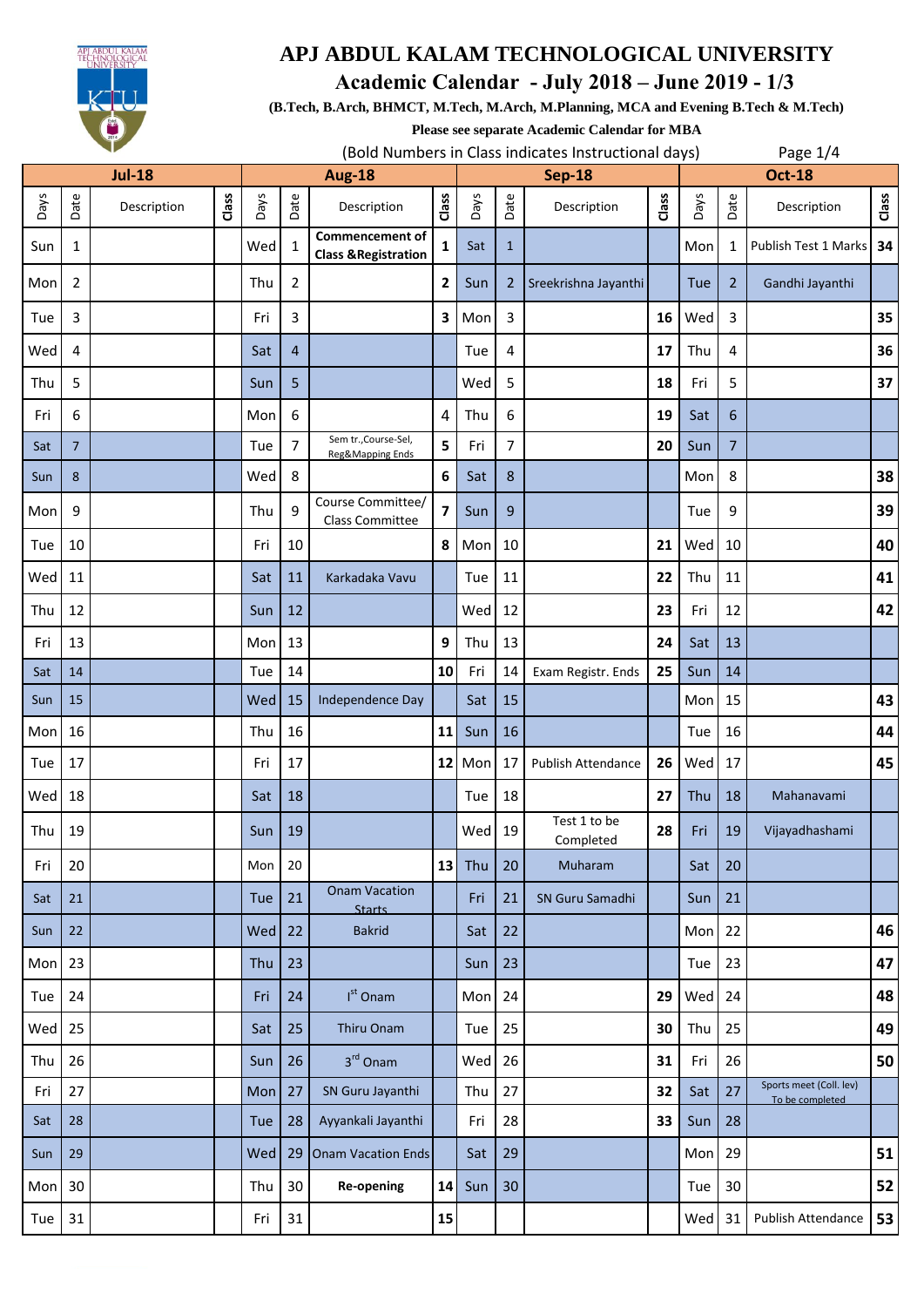

### **Academic Calendar - July 2018 – June 2019 - 2/3**

**(B.Tech, B.Arch, BHMCT, M.Tech, M.Arch, M.Planning, MCA and Evening B.Tech & M.Tech)**

**Please see separate Academic Calendar for MBA**

|               |                | ◥                                                                 |       |               |                |                                          |                  | (Bold Numbers in Class indicates Instructional days) |                |                                                           |                |               | Page $2/4$     |                                  |       |  |
|---------------|----------------|-------------------------------------------------------------------|-------|---------------|----------------|------------------------------------------|------------------|------------------------------------------------------|----------------|-----------------------------------------------------------|----------------|---------------|----------------|----------------------------------|-------|--|
| <b>Nov-18</b> |                |                                                                   |       | <b>Dec-18</b> |                |                                          |                  |                                                      |                | <b>Jan-19</b>                                             |                | <b>Feb-19</b> |                |                                  |       |  |
| Days          | Date           | Description                                                       | Class | Days          | Date           | Description                              | Class            | Days                                                 | Date           | Description                                               | Class          | Days          | Date           | Description                      | Class |  |
| Thu           | 1              |                                                                   | 54    | Sat           | $\mathbf{1}$   |                                          |                  | Tue                                                  | 1              | Exam S1S2, S5                                             | 9              | Fri           | 1              |                                  | 15    |  |
| Fri           | $\overline{2}$ | Test 2 to be<br>Completed                                         | 55    | Sun           | $\overline{2}$ |                                          |                  | Wed                                                  | $\overline{2}$ | Mannam Jayanthi                                           |                | Sat           | $\overline{2}$ |                                  |       |  |
| Sat           | 3              |                                                                   |       | Mon           | 3              |                                          |                  | Thu                                                  | 3              | Exam S3, S7                                               | 10             | Sun           | $\overline{3}$ |                                  |       |  |
| Sun           | $\overline{4}$ |                                                                   |       | Tue           | 4              |                                          |                  | Fri                                                  | 4              | Exam S1S2, S5                                             | 11             | Mon           | 4              |                                  | 16    |  |
| Mon           | 5              |                                                                   | 56    | Wed           | 5              | Forward IA Marks &<br>Attendance to Uty. |                  | Sat                                                  | 5              |                                                           |                | Tue           | 5              |                                  | 17    |  |
| Tue           | 6              | Deepavali                                                         |       | Thu           | 6              |                                          |                  | Sun                                                  | 6              |                                                           |                | Wed           | 6              |                                  | 18    |  |
| Wed           | 7              |                                                                   | 57    | Fri           | 7              |                                          |                  | Mon                                                  | 7              | Exam S3S4, S7                                             | 12             | Thu           | 7              |                                  | 19    |  |
| Thu           | 8              |                                                                   | 58    | Sat           | 8              |                                          |                  | Tue                                                  | 8              | Exam S1S2, S4S5                                           | 13             | Fri           | 8              | Tech Fest :<br>Ketcon&Tekon2019  | 20    |  |
| Fri           | 9              |                                                                   | 59    | Sun           | 9              |                                          |                  | Wed                                                  | 9              | Exam S1S2, S3S4                                           | 14             | Sat           | $\mathbf{q}$   | Tech Fest :<br>Ketcon&Tekon2019  |       |  |
| Sat           | 10             |                                                                   |       | Mon           | 10             |                                          |                  | Thu                                                  | 10             | Exam S1S2, S3S4                                           | 15             | Sun           | 10             | Tech Fest :<br>Ketcon&Tekon2019  |       |  |
| Sun           | 11             |                                                                   |       | Tue           | 11             | Reg. Exam Begins<br>Exam S1S2, S5        | $\mathbf{1}$     | Fri                                                  | 11             | Exam S1S2, S3S4                                           | 16             | Mon           | 11             |                                  | 21    |  |
| Mon           | 12             |                                                                   | 60    | Wed           | 12             | Exam S3, S7                              | 2                | Sat                                                  | 12             |                                                           |                | Tue           | 12             |                                  | 22    |  |
| Tue           | 13             | Publish Test 2 Marks                                              | 61    | Thu           | 13             | Exam S1S2, S5                            | 3                | Sun                                                  | 13             |                                                           |                | Wed           | 13             |                                  | 23    |  |
| Wed           | 14             | (Tuesday's TT)                                                    | 62    | Fri           | 14             | Exam S3, S7                              | 4                | Mon                                                  | 14             | <b>Commencement of</b><br><b>Class &amp; Registration</b> | $\mathbf{1}$   | Thu           | 14             |                                  | 24    |  |
| Thu           | 15             |                                                                   | 63    | Sat           | 15             |                                          |                  | Tue                                                  | 15             | Exam (s)S2, S4                                            | 2              | Fri           | 15             |                                  | 25    |  |
| Fri           | 16             | Last date for (B.Arch)<br>evaluation of Jury/<br>Practicals(PG)   | 64    | Sun           | 16             |                                          |                  | Wed                                                  | 16             | Exam (s)S2, S4                                            | 3              | Sat           | 16             |                                  |       |  |
| Sat           | 17             | Sports meet(Zonl. lev)<br>To be completed                         |       | Mon           | 17             | Exam S1S2, S5                            | 5                | Thu                                                  | 17             | Exam (s)S2, S4                                            | 4              | Sun           | 17             |                                  |       |  |
| Sun           | 18             |                                                                   |       | Tue           | 18             | Exam S3, S7                              | 6                | Fri                                                  | 18             | Exam (s)S2, S4                                            | 5              | Mon           | 18             | Publish Attendance               | 26    |  |
| Mon 19        |                |                                                                   | 65    | Wed           | 19             | Exam S1S2, S5                            | 7                | Sat                                                  | 19             | Exam (s)S2, S4                                            |                | Tue           | 19             |                                  | 27    |  |
| Tue           | 20             | Milad-i-Sherif                                                    |       | Thu           | 20             | Exam S3, S7                              | $\boldsymbol{8}$ | Sun                                                  | 20             |                                                           |                | Wed           | 20             | Test 1 to be<br>Completed        | 28    |  |
| Wed           | 21             |                                                                   | 66    | Fri           | 21             |                                          |                  | Mon                                                  | 21             | Sem tr., Course-Sel,<br>Reg&Mapping Ends                  | 6              | Thu           | 21             |                                  | 29    |  |
| Thu           | 22             | (Tuesday's TT)                                                    | 67    | Sat           | 22             | X mas vacation<br>begins                 |                  | Tue                                                  | 22             |                                                           | $\overline{ }$ | Fri           | 22             |                                  | 30    |  |
| Fri           | 23             | <b>Evaluation of Project</b><br>preliminary(B.Tech)               | 68    | Sun           | 23             |                                          |                  | Wed                                                  | 23             | Course Committee/<br>Class Committee                      | 8              | Sat           | 23             |                                  |       |  |
| Sat           | 24             |                                                                   |       | Mon           | 24             |                                          |                  | Thu                                                  | 24             |                                                           | 9              | Sun           | 24             |                                  |       |  |
| Sun           | 25             |                                                                   |       | Tue           | 25             | Christmas                                |                  | Fri                                                  | 25             |                                                           | 10             | Mon           | 25             |                                  | 31    |  |
| Mon           | 26             | Course Committee/<br><b>Class Committee</b>                       | 69    | Wed           | 26             |                                          |                  | Sat                                                  | 26             | <b>Republic Day</b>                                       |                | Tue           | 26             |                                  | 32    |  |
| Tue           | 27             |                                                                   | 70    | Thu           | 27             |                                          |                  | Sun                                                  | 27             |                                                           |                | Wed           | 27             |                                  | 33    |  |
| Wed 28        |                | Last date for uploading (B.Arch)<br>Jury/<br>Practical marks (PG) | 71    | Fri           | 28             |                                          |                  | Mon                                                  | 28             |                                                           | 11             | Thu           | 28             | <b>Exam Registration</b><br>Ends | 34    |  |
| Thu           | 29             | <b>Classes Ends</b>                                               | 72    | Sat           | 29             |                                          |                  | Tue                                                  | 29             |                                                           | 12             |               |                |                                  |       |  |
| Fri           | 30             | Make up class 1, Publish<br>IA Marks & Attend for UG<br>Q, DC     | 73    | Sun           | 30             |                                          |                  | Wed                                                  | 30             |                                                           | 13             |               |                |                                  |       |  |
|               |                |                                                                   |       | Mon           | 31             | <b>Re-opening</b>                        |                  | Thu                                                  | 31             |                                                           | ${\bf 14}$     |               |                |                                  |       |  |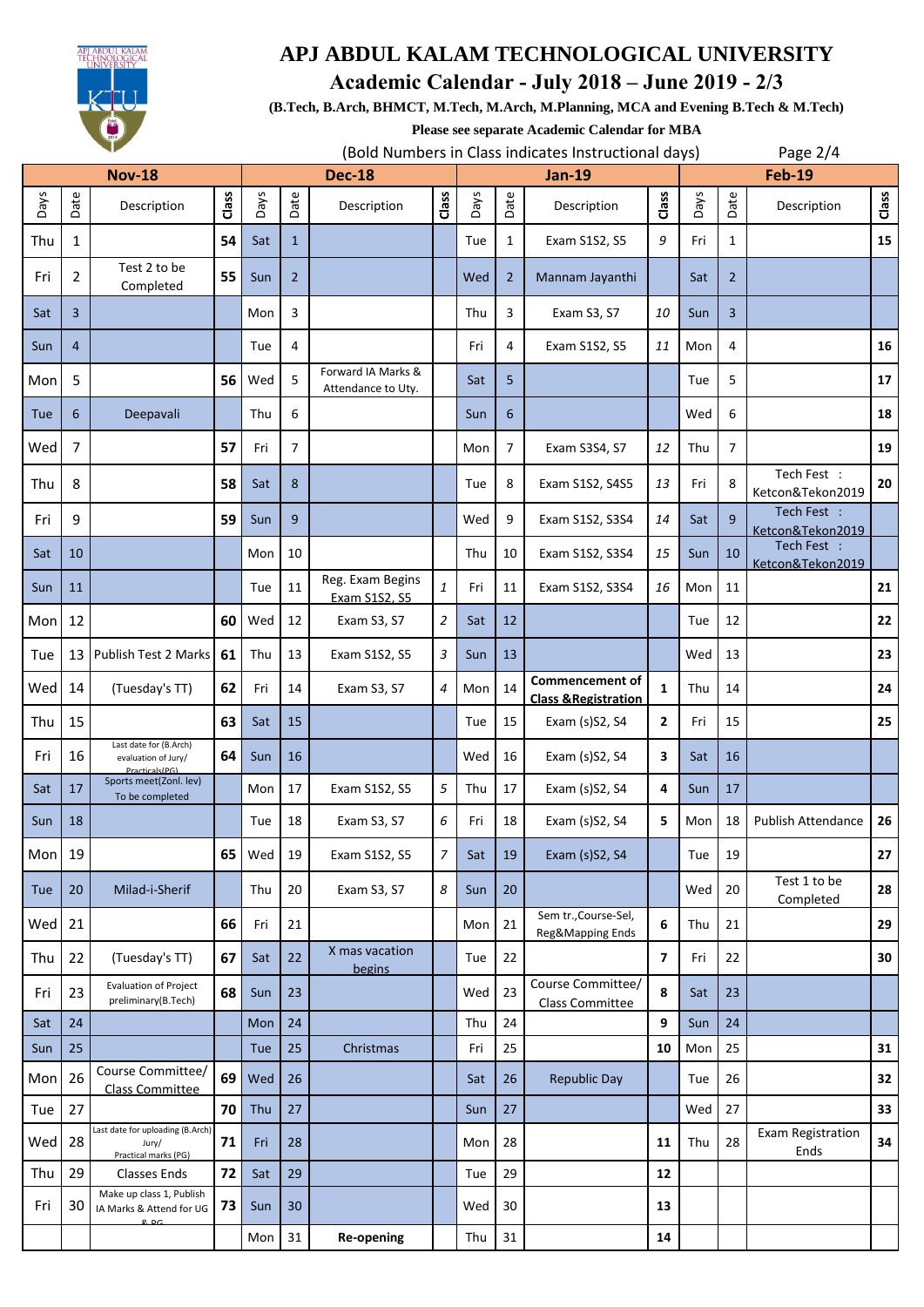

**Academic Calendar-July 2018 – June 2019 - 3/3**

**(B.Tech, B.Arch, BHMCT, M.Tech, M.Arch, M.Planning, MCA and Evening B.Tech & M.Tech)**

**Please see separate Academic Calendar for MBA**

|               |                | ◥                                                                             |       |               |                |                                                                         |       |          | (Bold Numbers in Class indicates Instructional days) |                                                                   |       |               | Page $3/4$     |                                             |       |  |
|---------------|----------------|-------------------------------------------------------------------------------|-------|---------------|----------------|-------------------------------------------------------------------------|-------|----------|------------------------------------------------------|-------------------------------------------------------------------|-------|---------------|----------------|---------------------------------------------|-------|--|
| <b>Mar-19</b> |                |                                                                               |       | <b>Apr-19</b> |                |                                                                         |       | $May-19$ |                                                      |                                                                   |       | <b>Jun-19</b> |                |                                             |       |  |
| Days          | Date           | Description                                                                   | Class | Days          | Date           | Description                                                             | Class | Days     | Date                                                 | Description                                                       | Class | Days          | Date           | Description                                 | Class |  |
| Fri           | 1              |                                                                               | 35    | Mon           | $\mathbf{1}$   |                                                                         | 55    | Wed      | $\mathbf{1}$                                         | May Day                                                           |       | Sat           | $\mathbf{1}$   |                                             |       |  |
| Sat           | $\overline{2}$ |                                                                               |       | Tue           | $\overline{2}$ |                                                                         | 56    | Thu      | $\overline{2}$                                       | Exam S7(S) Commencment of<br>Summer Course (S1-S4)                |       | Sun           | $\overline{2}$ |                                             |       |  |
| Sun           | 3              |                                                                               |       | Wed           | 3              | Test 2 to be Completed                                                  | 57    | Fri      | 3                                                    | Exam S7(S)                                                        |       | Mon           | 3              | Last date for uploading of<br>Viva-Voce(UG) |       |  |
| Mon           | $\overline{4}$ | Maha Shivratri                                                                |       | Thu           | 4              |                                                                         | 58    | Sat      | $\overline{4}$                                       |                                                                   |       | Tue           | 4              |                                             |       |  |
| Tue           | 5              | Publish Test 1 Marks                                                          | 36    | Fri           | 5              |                                                                         | 59    | Sun      | 5                                                    |                                                                   |       | Wed           | 5              | <b>Idul Fitr</b>                            |       |  |
| Wed           | 6              |                                                                               | 37    | Sat           | 6              |                                                                         |       | Mon      | 6                                                    | Exam S7(S)<br>Forward IA<br>Marks & Attendance to Uty.            |       | Thu           | 6              |                                             |       |  |
| Thu           | 7              |                                                                               | 38    | Sun           | $\overline{7}$ |                                                                         |       | Tue      | 7                                                    | Exam S7(S)                                                        |       | Fri           | 7              |                                             |       |  |
| Fri           | 8              |                                                                               | 39    | Mon           | 8              |                                                                         | 60    | Wed      | 8                                                    | Exam S7(S)                                                        |       | Sat           | 8              |                                             |       |  |
| Sat           | 9              |                                                                               |       | Tue           | 9              |                                                                         | 61    | Thu      | 9                                                    | Exam S7(S)                                                        |       | Sun           | 9              |                                             |       |  |
| Sun           | 10             |                                                                               |       | Wed           | 10             |                                                                         | 62    | Fri      | 10                                                   | Summer course eligibility<br>uploading                            |       | Mon           | 10             |                                             |       |  |
| Mon           | 11             |                                                                               | 40    | Thu           | 11             |                                                                         | 63    | Sat      | 11                                                   |                                                                   |       | Tue           | 11             |                                             |       |  |
| Tue           | 12             |                                                                               | 41    | Fri           | 12             |                                                                         | 64    | Sun      | 12                                                   |                                                                   |       | Wed           | 12             | Viva-Voce<br><b>Begins</b><br>(PG)          |       |  |
| Wed           | 13             |                                                                               | 42    | Sat           | 13             | Arts Fest (Coll. lev)<br>To be completed                                |       | Mon      | 13                                                   | Last date for submission<br>project report in the college<br>(PG) |       | Thu           | 13             |                                             |       |  |
| Thu           | 14             |                                                                               | 43    | Sun           | 14             | Dr Ambedkar<br>Jayanthi                                                 |       | Tue      | 14                                                   | Exam S8 Begins                                                    |       | Fri           | 14             |                                             |       |  |
| Fri           | 15             | Last date for forwarding list of<br>Ext Exmrs to Uty by Cluster<br>Conv. (PG) | 44    | Mon           | 15             | Vishu                                                                   |       | Wed      | 15                                                   | Exam S1S2 Begins                                                  |       | Sat           | 15             |                                             |       |  |
| Sat           | 16             |                                                                               |       | Tue           | 16             | Publish Test 2 Marks                                                    | 65    | Thu      | 16                                                   |                                                                   |       | Sun           | 16             |                                             |       |  |
| Sun           | 17             |                                                                               |       | Wed           | 17             | Last date for (B.Arch)<br>evaluation of Jury/<br>Practicals(PG)         | 66    | Fri      | 17                                                   |                                                                   |       | Mon           | 17             | Exam S4 Begins                              |       |  |
| Mon           | 18             |                                                                               | 45    | Thu           | 18             | Maundy Thursday                                                         |       | Sat      | 18                                                   |                                                                   |       | Tue           | 18             | Exam S5 Begins                              |       |  |
| Tue           | 19             |                                                                               | 46    | Fri           | 19             | Good Friday                                                             |       | Sun      | 19                                                   |                                                                   |       | Wed           | 19             |                                             |       |  |
| Wed           | 20             |                                                                               | 47    | Sat           | 20             |                                                                         |       | Mon      | 20                                                   |                                                                   |       | Thu           | 20             |                                             |       |  |
| Thu           | 21             |                                                                               | 48    | Sun           | 21             | Easter                                                                  |       | Tue      | 21                                                   |                                                                   |       | Fri           | 21             |                                             |       |  |
| Fri           | 22             |                                                                               | 49    | Mon           | 22             |                                                                         | 67    | Wed      | 22                                                   |                                                                   |       | Sat           | 22             |                                             |       |  |
| Sat           | 23             |                                                                               |       | Tue           | 23             | Last date for Project<br><b>Evaluation Internal (S8</b><br><b>RTach</b> | 68    | Thu      | 23                                                   |                                                                   |       | Sun           | 23             |                                             |       |  |
| Sun           | 24             |                                                                               |       | Wed           | 24             | Course Committee/<br>Class Committee                                    | 69    | Fri      | 24                                                   | Exam S6 Begins                                                    |       | Mon           | 24             |                                             |       |  |
| Mon           | 25             |                                                                               | 50    | Thu           | 25             |                                                                         | 70    | Sat      | 25                                                   |                                                                   |       | Tue           | 25             | Viva-Voce<br>Ends<br>(PG)                   |       |  |
| Tue           | 26             | Publish Attendance                                                            | 51    | Fri           | 26             | Last date for uploading Jury/<br>Practical marks                        | 71    | Sun      | 26                                                   |                                                                   |       | Wed           | 26             | Last date for uploading of<br>Viva-Voce(PG) |       |  |
| Wed           | 27             |                                                                               | 52    | Sat           | 27             | Last date for<br>Project<br>Evaluation by<br>Dept.<br>Committe (PG)     |       | Mon      | 27                                                   | Last date for submission<br>project report to Uty. (PG)           |       | Thu           | 27             |                                             |       |  |
| Thu           | 28             |                                                                               | 53    | Sun           | 28             |                                                                         |       | Tue      | 28                                                   | Project Eval & Viva-<br>Voce Begins (UG)                          |       | Fri           | 28             | Exam S3 Begins                              |       |  |
| Fri           | 29             |                                                                               | 54    | Mon           | 29             | <b>Classes Ends</b>                                                     | 72    | Wed      | 29                                                   |                                                                   |       | Sat           | 29             |                                             |       |  |
| Sat           | 30             |                                                                               |       | Tue           | 30             | Make up class 1, Publish<br>IA Marks & Attend for UG<br>$R$ , $DG$      | 73    | Thu      | 30                                                   |                                                                   |       | Sun           | 30             |                                             |       |  |
| Sun           | 31             |                                                                               |       |               |                |                                                                         |       | Fri      | 31                                                   | Project Eval & Viva-<br>Voce Ends (UG)                            |       |               | 31             |                                             |       |  |